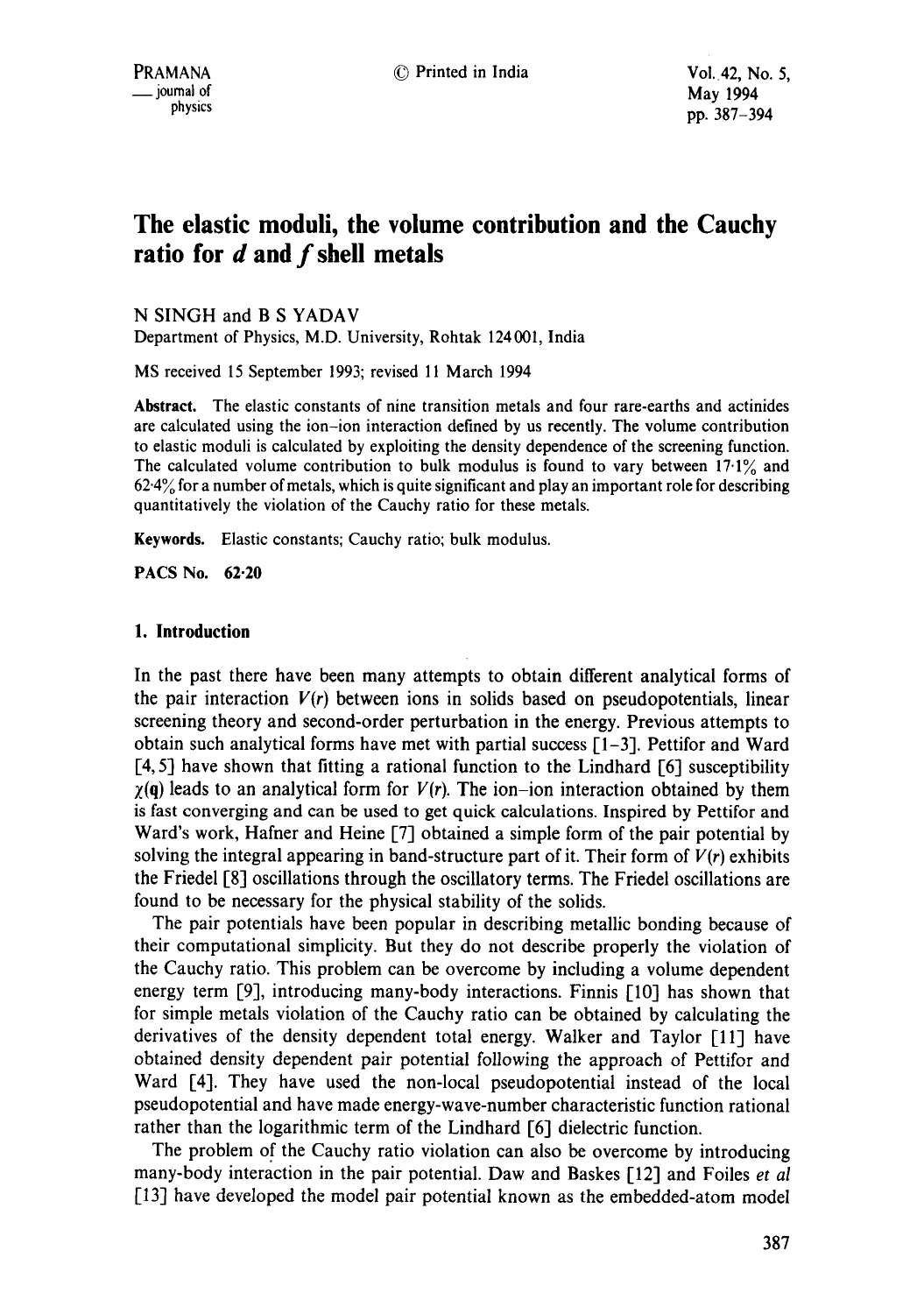### *N Singh and B S Yadav*

(EAM), which is based on the density functional and the effective-medium theory [14-16]. Finnis and Sinclair [17] developed independently a model which is mathematically equivalent to the EAM, using the second-moment approximation to the density of states in the tight-binding method [18]. Ercolessi *et al* [19] have used the same approach forgetting N-body potential. In non-centrosymmetric lattices the elastic constants are composed of a homogeneous and an inhomogeneous contribution [20]. The elastic constants of hcp solids have been calculated by van Midden and Sasse [21] using embedded-atom potential. Wallace [22] and Martin [23] showed that influence of sublattice relations for hcp and diamond crystals does not cancel out when we use many-body potentials.

The rare earths and actinides have comparatively complex electronic structure. In these solids some of the  $d$  and  $f$  electrons are itinerant and some of them are tightly bound. Therefore, not many attempts have been made to obtain the simple analytical form of the ion-ion interaction for these metals. Wills and Harrison [24] and Harrison [25] in their classic work, have obtained the attractive and overlap contributions due to  $d$  and  $f$  electrons considering the following approximations: (i) the noninteracting band model scheme for s,  $d$  and  $f$  electrons, (ii) Friedel model of density of states and (iii) Andersen model of muffin-tin orbital theory for  $d$  and  $f$  orbitals. Following the approach of Wills and Harrison [24], Walzer [26] has written the total energy for transition metals as a function of volume and calculated the elastic and bulk properties of a number of transition and rare earth metals. The first principle method based on density functional idea has been used by Per Soderlind *et al* [27, 28] to calculate the elastic constants of transition metals and rare earths. The work of Hafner and Heine [7] has inspired us [29] to obtain the pair potential for simple metals, using two-parameter Heine-Abarenkov [30] model potential instead of Asheroft [31] model potential. Combining this interaction with ion-ion interaction obtained by Wills and Harrison [24] and Harrison [25], we define the pair potential for rare earth metals. This ion-ion interaction is then used to calculate the elastic constants and binding energy of transition metals, rare-earths and actinides in fcc and bcc phase. The volume dependent contribution to elastic moduli is calculated by taking the derivatives of the density dependent part of the total energy. As has been suggested by Hafner and Heine [7], the local-field corrections due to Ichimaru and Utsumi [32] are considered to normalize the screening function.

### 2. **Theory**

The total energy of a solid in second-order perturbation theory combined with local pseudopotential can be written as [22, 33] and [34]:

$$
E = E_{eg}(n_0) + \frac{1}{2} V_{bs}(r=0) + \frac{1}{2} \sum_{i \neq 0} V(\mathbf{r}_i).
$$
 (1)

 $E_{eg}(n_0)$  is the energy of all electrons in a homogeneous electron gas of density  $n_0 = Z_s/V_0$ , where  $V_0$  is the atomic volume and  $Z_s$  is the valence of the ion. The exchange-correlation corrections appropriate to the metallic densities [35] have been included in  $E_{eg}(n_0)$ . All the structure dependence has been included in the sum over pairwise interaction between atoms,  $V(r_i)$ ,  $r_i$  being the position of the ith ion. The volume dependence in this term is included through the dielectric screening function  $\varepsilon$ (q), where q is the phonon wave vector. The volume dependent energy  $V_{bs}(r = 0)$  is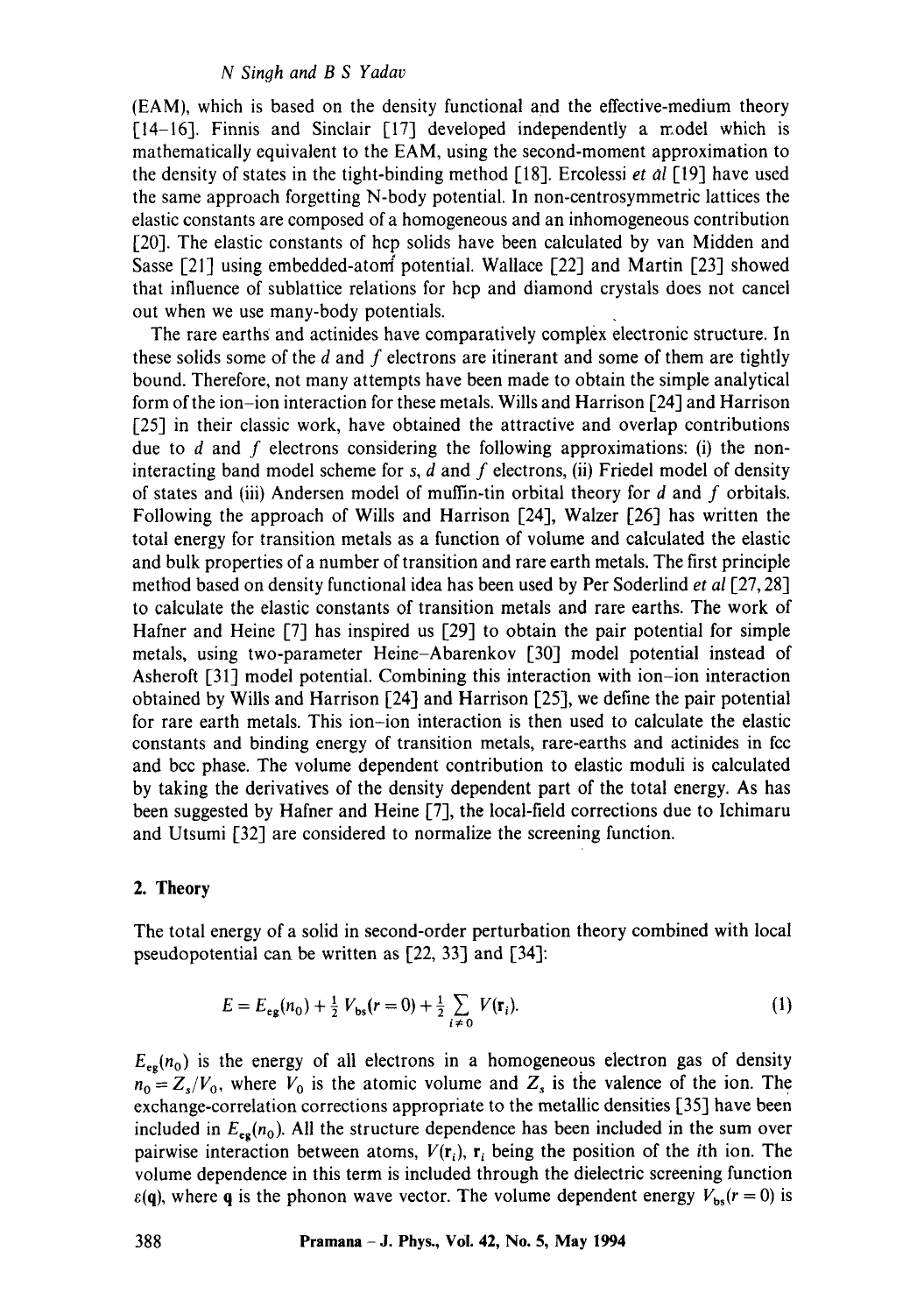### *Elastic moduli ....*

really a multi-ion interaction of sufficiently long range and sufficiently weak structure; so that it does not contribute to the volume dependent part of bulk modulus.

Considering the non-interacting band model for s, d and f electrons, the **ion-ion**  interaction for rare earths is written as the sum of  $s - s$  contribution,  $d - d$  and  $f - f$ attractive and repulsive contributions as follows:

$$
V(r) = [V_{FE}(r) + V_d(r) + V_{dd}(r) + V_f(r) + V_{ff}(r)] \exp(-\pi K_B \text{Tr}/\hbar v_F). \tag{2}
$$

The free electron part of pair interaction  $V_{FE}(r)$  is obtained in second-order perturbation theory using two-parameter Heine-Abarenhov [30] modal potentiaL The integral appearing in the band structure term can be solved following the procedure devised by Hafner and Heine [7]. After a lengthy but straightforward algebra, we arrive at the following results [29]:

$$
V_{FE}(r) = \frac{Z_{s}^{2}}{r} \left[ H_{1}(r - 2r_{c}) + \frac{1}{4} H_{3}(r - 2r_{c}) + \frac{1}{2} H_{2}(r) + \frac{1}{4} H_{1}(r + 2r_{c}) - \frac{1}{4} H_{3}(r + 2r_{c}) \right].
$$
\n(3)

 $H<sub>1</sub>$ ,  $H<sub>2</sub>$  and  $H<sub>3</sub>$  are represented as the sum of the repulsive and the oscillatory contributions. The analytical expressions for these functions are given in [29]. The coupling between the local nonoverlapping d states and orthogonalized plane waves is obtained by Wills and Harrison [24] in second-moment approximation and using Friedel model of density of states. The  $s - d$  hybridization in  $V_4(r)$  is included through the factor  $Z_d\left(1-\frac{Z_d}{10}\right)$  which represents the continuous filling of bonding levels, where  $Z_d$  is the occupation number of d states. The overlapping contribution due to different d orbitals  $V_{dd}(r)$  is obtained using Andersen's model of muffin-tin orbital theory. In rare earth metals the f bands play the same role as the  $d$  bands play in transition metals. Therefore, Harrison [25], in his subsequent paper, has obtained the attractive  $V_f(r)$  and overlapping  $V_{ff}(r)$  contributions by treating f electrons just like d electrons. The analytical expressions for  $V_d(r)$ ,  $V_{dd}(r)$ ,  $V_f(r)$  and  $V_{ff}(r)$  are given in [36]. The temperature dependence in the pair potential is included through the damping factor [37],  $\exp(-\pi K_B Tr/\hbar v_F)$ . Here  $v_F = \hbar K_F/m$  is the Fermi velocity and  $K_B$  is the Boltzmann constant. The band structure energy  $V_{bs}(r=0)$  can be obtained from the band structure part of  $V_{FE}(r)$  by putting  $r = 0$  and then solving the integrals following the procedure of Hafner and Heine [7].

The pressure required to hold a solid can be evaluated by differentiating (1) with respect to its volume V. Differentiating  $(1)$  once more, we get the bulk modulus [22, 33]:

$$
B = V \frac{\partial^2}{\partial V^2} \left( \frac{1}{2} \sum_{i \neq 0} V(\mathbf{r}_i) \right) + \Delta_{\mathbf{bs}}.
$$
 (4)

The first term in (4) is identical to the contribution obtained using dynamical longwave method.  $\Delta_{bs}$  is the additional contribution to B arising from the volume dependence of the band structure part of the energy  $\sum_{q}^{q} V_{bs}(q)$ , i.e.,

$$
\Delta_{\text{bs}} = V \left( 2 \frac{\partial^2}{\partial V_0 \partial V_{\text{osc}}} + \frac{\partial^2}{\partial V_{\text{osc}}^2} \right) \sum_{q} V_{\text{bs}}(q). \tag{5}
$$

**Pramana - J. Phys., Vol. 42, No. 5, May 1994 389**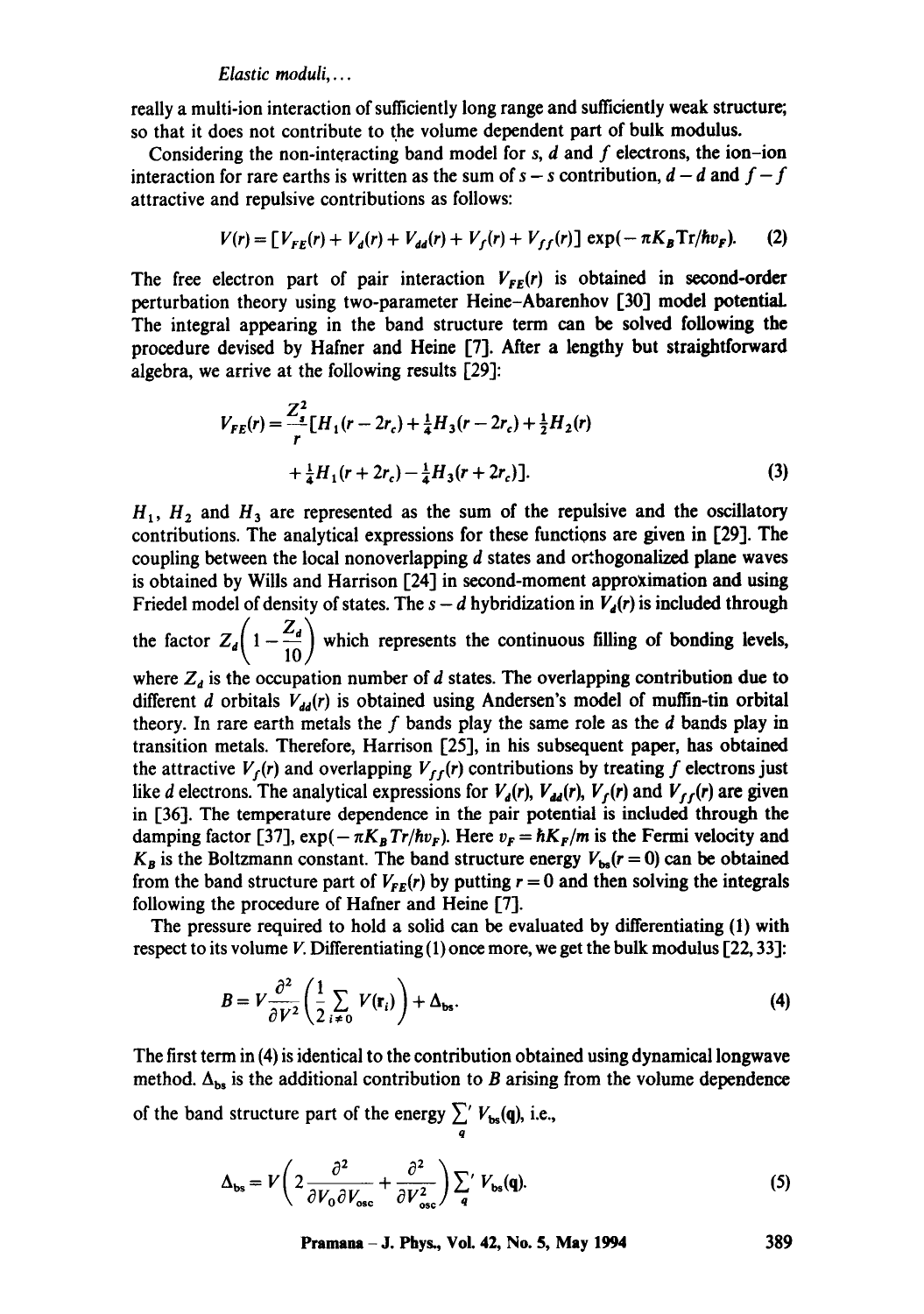$\partial/\partial V_0$  operates on explicit volume term while  $\partial/\partial V_{\text{osc}}$  operates on volume dependence of the dielectric function  $\varepsilon(q)$  only.

If we now choose to differentiate  $V_{bs}(q)$  with respect to q rather than V and  $K_F$ rather than  $V_{\text{osc}}$ , eq. (5) may be written as [22]:

$$
\Delta_{\mathbf{bs}} = \frac{1}{9V_0} \sum_{q} \left( 10K_F \frac{\partial}{\partial K_F} + K_F^2 \frac{\partial^2}{\partial K_F^2} + 2qK_F \frac{\partial^2}{\partial q \partial K_F} \right) V_{\mathbf{bs}}(\mathbf{q}). \tag{6}
$$

The elastic constants for cubic crystals in longwave length limit [20]  $C_{11}$ ,  $C_{12}$  and  $C_{44}$  can be calculated easily once the force constants are known. Including the volume-dependent contribution obtained using (6), we can get the elastic moduli using the following relations:

$$
C_{11} = C_{11} + \Delta_{bs}, \tag{7a}
$$

$$
C_{12} = C_{12} + \Delta_{bs},\tag{7b}
$$

$$
C_{44} = C_{44},\tag{7c}
$$

It is to be noted that  $C_{44}$  remains unaffected by volume forces because it only involves homogeneous strain at constant volume  $[22, 34]$ . The bulk modulus defined by eq. (4) can now be written as:

$$
B = \tilde{B} + \Delta_{bs}.\tag{8}
$$

#### **3. Calculation and results**

The atomic radius  $r_0$  is taken corresponding to the observed [38] volume for all metals. The number of s electrons per atom [24]  $Z_s$  for each Cu, Ag, Ni, Pd and Pt is taken as 1.5.  $Z<sub>s</sub>$  is taken equal to 2 for Au. The number of electrons in s and d shells are taken to be 2 and 4, respectively, for all the three metals Cr, Mo and W. The number of electrons in d and f shells are taken from [24] and [25]. The d and f shell radii  $r_d$  and  $r_f$  are calculated from the respective d and f band widths, as has been suggested in [24] and [25]. The calculations for La, Ce, Yb and Th are done for the configuration  $5d^16s^2$ ,  $5d^0.54f^16s^2.5$ ,  $5d^0.54f^{14}6s^1.5$  and  $6d^05f^17s^3$ , respectively, because these configurations have been found to yield overall better results of phonon frequencies in [36]. The potential parameters D and  $r_c$  for a metal are determined by matching the calculated values of the binding energy  $E_{BI}$  and the elastic constant  $C_{44}$ . The damping parameter  $\delta = 2$  is found to yield overall better results. It is to be noted that the value of  $C_{44}$  remains unaffected by the volume forces. The values of D and  $r_c$  so obtained are given in table 1. The contributions up to 7th shell have been found sufficient to achieve convergence. The theoretical values of the binding energy are presented in table 1 alongwith its estimated [39], [40] results from the cohesive energy and the ionization energies. The calculated and estimated values of the binding energy for fcc transition metals, bcc transition metals and rare earths and actinides to within  $10-20\%$  except for Pb, Pt and W. The maximum discrepancy between calculated and experimental values of binding energy is found to be  $36.2\%$ for Pt. The calculated results of elastic constants are presented in table 2 alongwith the observed [41-46] values. It is found that the radial force constants play a dominant role in yielding the elastic constants.

The volume contribution to bulk modulus is found to vary between  $17.1\%$  and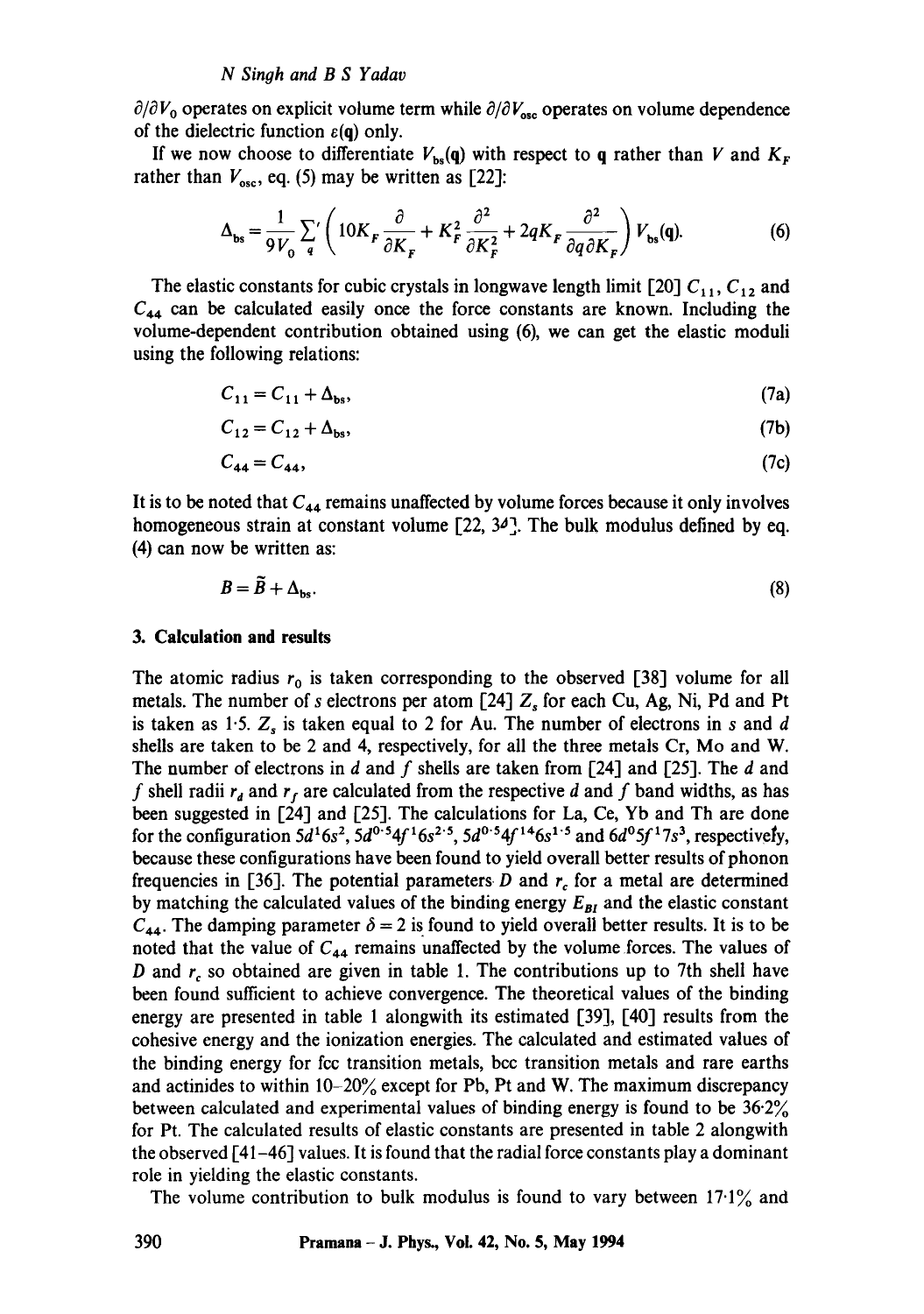#### *Elastic moduli,...*

**Table 1.**  $r_0$  is the observed [38] atomic radius. D and  $r_c$  are the fitted values of the potential parameters.  $E_{BI}$  represents the binding energy. The estimated values of the binding energy  $E_{BI} = E_{coh} + E_1 + E_2$  are obtained from the experimental values of the cohesive energy,  $E_{coh}$  [39] and using the first, second and third ionization energies [39-40],  $E<sub>1</sub>$ ,  $E<sub>II</sub>$  and  $E<sub>III</sub>$ , respectively.  $E_z$  represents  $\frac{1}{4}(E_1 + E_{II})$ ,  $E_{II}$ ,  $E_{II} + \frac{1}{4}(E_{II} + E_{III})$  and  $E_{II} + E_{III}$  for  $Z_s = 1.5$ , 2.0, 2.5 and 3.0, respectively. The values in the parantheses represent the difference (in per cent) between the theoretical and estimated values.

|                            |                   |             |                 | $-E_{RI}(eV/atom)$ |           |  |
|----------------------------|-------------------|-------------|-----------------|--------------------|-----------|--|
| Element                    | $r_{0}$<br>(a.u.) | D<br>(a.u.) | $r_c$<br>(a.u.) | Theor.             | Expt.     |  |
| Cц                         | 2.664             | 0.98        | $2 - 0$         | $14.99(-17.6)$     | 18.19     |  |
| Ag                         | 3.005             | $1 - 14$    | $2 - 4$         | $14.95 (-15.7)$    | $17 - 73$ |  |
| Aц                         | 3.005             | $1-20$      | 2.4             | $27.00(-19.4)$     | 33.51     |  |
| Ni                         | 2.608             | 0.275       | 1.447           | $14.61 (-21.1)$    | 18.51     |  |
| Pd                         | 2.872             | 0.99        | 2.749           | $13.94 (-27.2)$    | 19.15     |  |
| Pt<br>$\ddot{\phantom{a}}$ | 2.891             | 1.0         | 2.80            | $13.84 (-36.2)$    | $21 - 68$ |  |
| Сr                         | 2.684             | 0.60        | 2.132           | $24.66(-9.9)$      | 27.36     |  |
| Mo                         | 2.930             | 0.40        | 2.30            | $24.90(-17.2)$     | $30-07$   |  |
| W                          | 2.949             | 0.37        | 2.345           | $24.89(-28.0)$     | 34.58     |  |
| La                         | 3.961             | 0.70        | 2.44            | $19.17 (-9.2)$     | 21:11     |  |
| Ce                         | 3.819             | 0.95        | 2.76            | $32.18 (+ 13.3)$   | $28-40$   |  |
| Yb                         | 3.762             | 0.80        | 2.72            | $12.50 (+ 0)$      | $12-45$   |  |
| Th                         | 3.762             | 0.80        | 2.635           | $41.48 (+ 7.0)$    | 44.60     |  |

**Table 2.** Values of the elastic moduli  $(C_{ij})$ , Bulk modulus  $(B)$ , volume contribution ( $\Delta_{bs}$ ) (in 10<sup>12</sup> dyn/cm<sup>2</sup>) at 300 K and the volume contribution to B in per cent  $({}^{\circ}\!\!/\Delta_{bs})$ . (a) and (b) represent the theoretical results obtained without including  $\Delta_{bs}$  and by including  $\Delta_{bs}$ , respectively. (c) represents the observed values of the elastic constants and are taken from  $[41-46]$ , \*represents that the value of  $C_{12}$  is estimated from the experimental values of  $C_{11}$  and bulk modulus B of Cr.\*\*

| Element     |     | $C_{11}$ | $C_{12}$ | $C_{44}$ | B        | $\Delta_{bs}$ | $\% \Delta_{bs}$ | $C_{12}/C_{44}$ |
|-------------|-----|----------|----------|----------|----------|---------------|------------------|-----------------|
| Cu          | (a) | 1.579    | 1.412    | 0.628    | 1.468    |               |                  | 2.25            |
|             | (b) | 1.537    | 1.370    | 0.628    | 1.426    | $-0.042$      | $-2.9$           | 2.18            |
| <b>1411</b> | (c) | 1.684    | 1.214    | 0.754    | 1.371    |               |                  | 1.61            |
|             | (d) | 1.93     | 1.51     | 0.82     | 1.65     |               |                  | 1.84            |
|             | (e) | 1.67     | 1.24     | 0.76     | 1.38     |               |                  | 1.63            |
| Ag          | (a) | 1.107    | 0.929    | 0.442    | 0.989    |               |                  | $2-10$          |
|             | (b) | $1-128$  | 0.950    | 0.442    | 1.010    | $+0.021$      | $+2.1$           | 2.15            |
| $[41]$ (c)  |     | 1.240    | 0.937    | 0.461    | $1-010$  |               |                  | 2.03            |
|             | (d) | $1-28$   | 0.86     | 0.61     | $1 - 00$ |               |                  | $1-41$          |
|             | (e) | $1-29$   | 0.91     | 0.57     | 1.04     |               |                  | $1 - 60$        |
| Au          | (a) | 1.520    | 1.147    | 0.598    | 1.271    |               |                  | 1.92            |
|             | (b) | 1.570    | 1-197    | 0.598    | $1-321$  | $+0.050$      | $+3.8$           | 2.00            |
| $[41]$      | (c) | 1.94     | $1-61$   | 0.47     | $1-72$   |               |                  | $3-40$          |
|             | (d) | 2.09     | 1.75     | 0.31     | 1.86     |               |                  | 5.64            |
|             | (e) | $1-83$   | 1.59     | 0.45     | 1.67     |               |                  | 3.53            |

*(Continued)*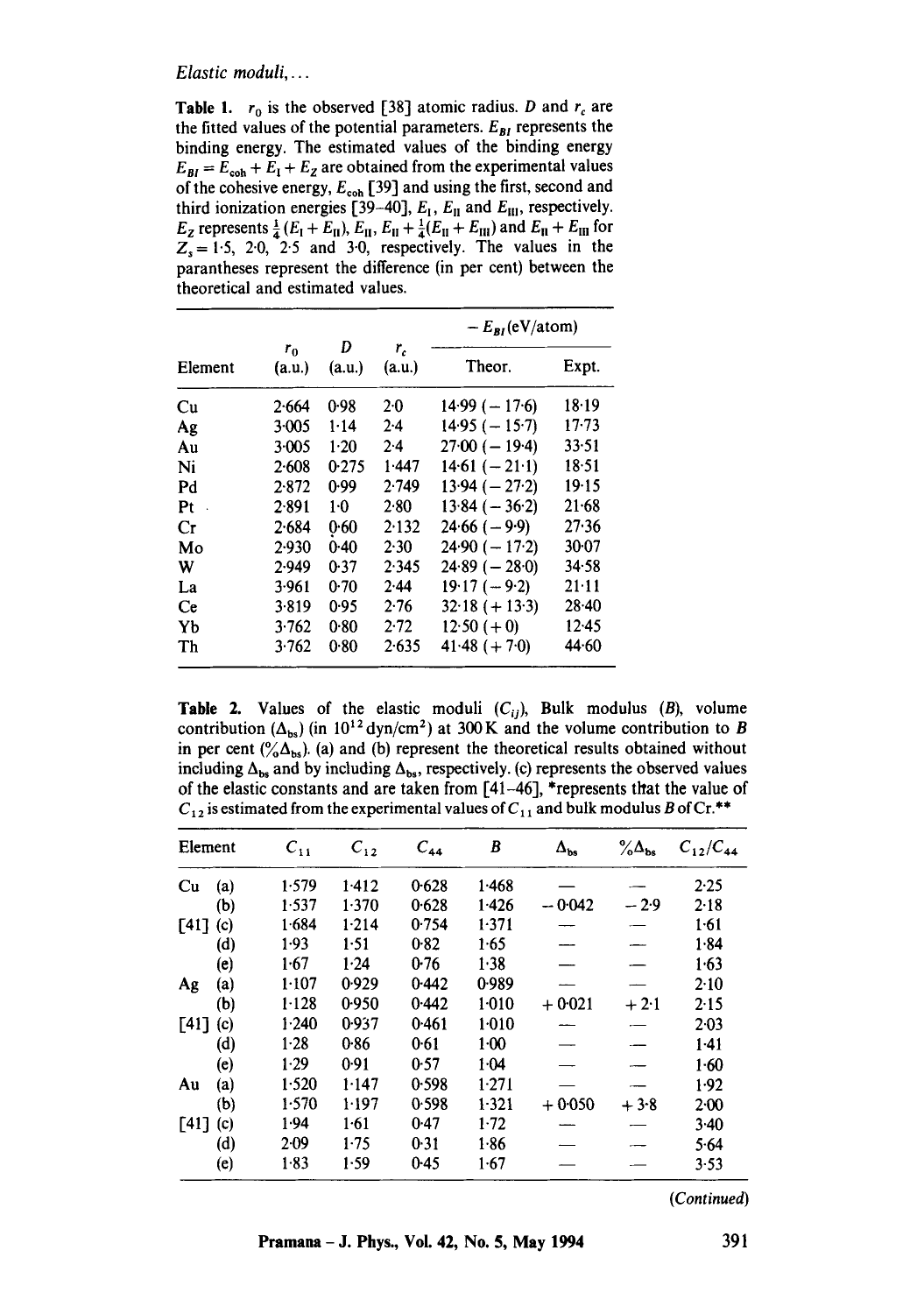*N Sinoh and B S Yadav* 

**Table** 2. *(Continued)* 

| Element            |     | $C_{11}$ | $C_{12}$  | $C_{44}$ | B        | $\Delta_{\rm bs}$ | $\%$ $\Delta_{bs}$ | $C_{12}/C_{44}$ |
|--------------------|-----|----------|-----------|----------|----------|-------------------|--------------------|-----------------|
| Ni                 | (a) | 2.393    | $2 - 081$ | 1.442    | 2.185    |                   |                    | 1.44            |
|                    | (b) | 2.044    | 1.732     | 1.442    | 1.836    | $-0.349$          | $-190$             | $1 - 20$        |
| [41]               | (c) | 2.508    | 1.500     | 1.235    | 1.86     |                   |                    | 1.21            |
|                    | (d) | 3.33     | 1.54      | 1.28     | 1.80     |                   |                    | $1 - 20$        |
| Pd                 | (a) | 1.823    | 1.747     | 0.719    | 1.772    |                   |                    | 2.43            |
|                    | (b) | 1.723    | 1.648     | 0.719    | 1.673    | $-0.100$          | $-6.0$             | 2.29            |
| $\lceil 41 \rceil$ | (c) | 2.271    | 1.760     | 0.717    | 1.810    |                   |                    | 2.45            |
|                    | (d) | 1.95     | 1.76      | 0.73     | 1.82     |                   |                    | $2-41$          |
|                    | (e) | 2.18     | 1.84      | 0.65     | 1.95     |                   |                    | $2 - 83$        |
| Pt                 | (a) | 2.811    | 2.528     | 1.118    | 2.622    |                   |                    | 2.26            |
|                    | (b) | 2.714    | 2.431     | 1.118    | 2.525    | $-0.097$          | $-3.8$             | 2.17            |
| [41]               | (c) | 3.467    | 2.507     | 0.765    | 2.78     |                   |                    | 3.28            |
|                    | (d) | 3.72     | 2.53      | 0.85     | 2.93     |                   |                    | 2.98            |
|                    | (e) | $3 - 03$ | $2 - 73$  | 0.68     | $2 - 83$ |                   |                    | 4.01            |
| Cr                 | (a) | 3.205    | 1.599     | 1.094    | 2.134    |                   |                    | 1.46            |
|                    | (b) | 2.727    | $1 - 122$ | 1.094    | 1.657    | $-0.477$          | $-28.8$            | $1 - 03$        |
| [41]               | (c) | 3.47     | $1.12*$   | 1.00     | 1.90     |                   |                    | $1 - 12$        |
| Mo                 | (a) | 4.289    | 2.227     | 1.570    | 2.914    |                   |                    | 1.42            |
|                    | (b) | 3.742    | 1.681     | 1.570    | 2.368    | $-0.546$          | $-230$             | 1.07            |
| $[42]$             | (c) | 4.75     | 1.67      | 1.08     | 2.73     |                   |                    | 1.55            |
|                    | (d) | 4.06     | 1.50      | $1 - 07$ | 2.35     |                   |                    | 1.40            |
| W                  | (a) | 4.720    | 2.543     | 1.657    | 3.269    |                   |                    | 1.53            |
|                    | (b) | 4.242    | 2.065     | 1.657    | 2.790    | $-0.478$          | $-17.1$            | 1.25            |
| $[42]$             | (c) | 5.13     | 2.06      | 1.53     | 3.23     |                   |                    | 1.35            |
|                    | (d) | 5.53     | 2.07      | 1.78     | 3.22     |                   |                    | 1.16            |
| La                 | (a) | 0.320    | 0.230     | 0.184    | 0.260    |                   |                    | $1 - 25$        |
|                    | (b) | 0.310    | 0.210     | 0.184    | 0.243    | $-0.019$          | $-7.9$             | 1.14            |
| [43]               | (c) | 0.285    | 0.204     | 0.165    | 0.24     |                   |                    | 1.24            |
|                    | (d) | 0.29     | 0.17      | 0.16     | 0.21     |                   |                    | 1.06            |
| <b>Ce</b>          | (a) | 0.294    | 0.102     | 0.168    | 0.166    |                   |                    | 0.61            |
|                    | (b) | 0.249    | 0.057     | 0.168    | 0.121    | $-0.045$          | $-37.2$            | 0.34            |
| $\lceil 44 \rceil$ | (c) | 0.241    | 0.102     | 0.194    | 0.148    |                   |                    | 0.53'           |
| Yb                 | (a) | 0.226    | 0.172     | 0.192    | 0.190    |                   |                    | 0.90            |
|                    | (b) | 0.152    | 0.099     | 0.192    | 0.117    | $-0.073$          | $-62.4$            | 0.52            |
| [45]               | (c) | 0.186    | 0.104     | 0.177    | 0.131    |                   |                    | 0.59            |
| Th                 | (a) | 0.907    | 0.582     | 0.467    | 0.690    |                   |                    | 1.25            |
|                    | (b) | 0.766    | 0.442     | 0.467    | 0.550    | $-0.141$          | $-25.6$            | 0.95            |
| $[45]$ (c)         |     | 0.753    | 0.489     | 0-478    | 0.577    |                   |                    | $1-02$          |

\*\*(d) and (e) represent the theoretical results of elastic constants taken from [27] and [13] respectively.

62.4% for Ni, Cr, Mo, W, Ce, Yb and Th, which is quite significant and important for describing quantitatively the Cauchy ratio for these metals. The volume contribution for Au and Pt metals is found to be  $+3.8\%$  to  $-3.8\%$ , respectively, which is quite negligible. Even though the discrepancy between calculated and experimental values of the elastic constants and the Cauchy ratio for these two metals are found comparatively large. The large discrepancy found between the calculated and experimental results of binding energy for Pt and W is also reflected in our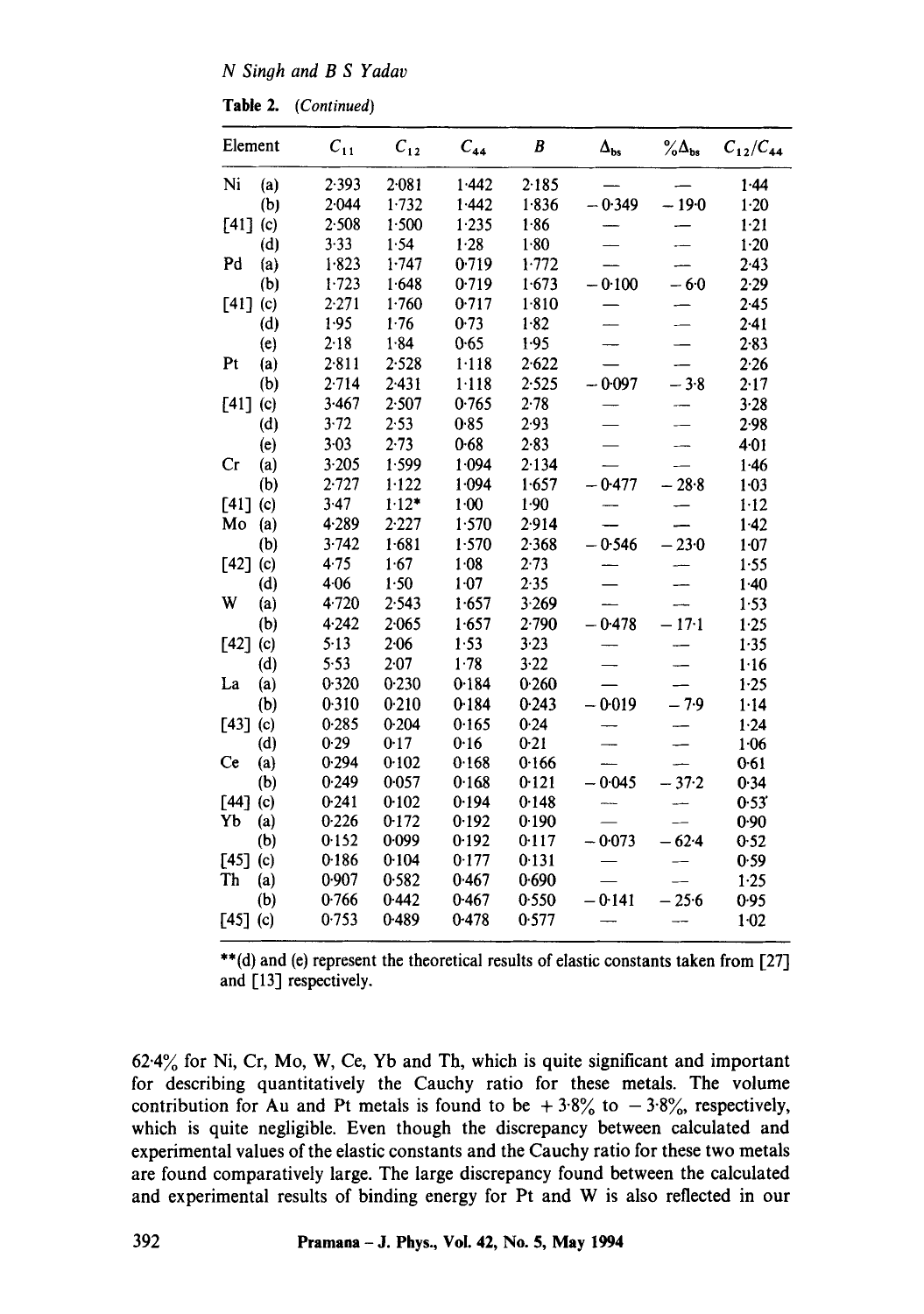# *Elastic moduli ....*

calculated results of elastic constants for these metals. This is because of the limitation of the central pair potential. The angular forces [47] and many-body contributions [48] play a significant role in yielding good results of elastic constants. Recently, Per Soderlind *et al* [27] and Foiles *et al* [13] have calculated the elastic constants of transition metals including many-body contributions. In table 2, we have compared our calculated results of elastic constants with those obtained in [27] and [13]. It is found that many-body contributions improve the results of elastic constants in Au, Pt, Mo and W to a great extent. However, the central potential yield equally good results of elastic constants for rest of the metals considered so far.

### **4. Conclusions**

The interionic potential is determined by assuming simple forms for s,  $d$  for  $f$  electron contributions. We have endeavoured here to use the simplest parametrized forms possible with the lowest number of parameters. The validity of the ionic interaction has been tested by calculating the bulk properties for as many as 13 cubic metals.  $\Delta_{\rm bs}$  makes up typically 62.4% of the bulk modulus in Yb. It is therefore significant to include  $\Delta_{bs}$  to describe the Cauchy ratio and the elastic constants properly.  $\Delta_{bs}$  is found to be positive or negative and depends markedly on the pseudopotential and the screening considered. The present treatment can be extended easily to study the bulk properties of metallic alloys.

### **Acknowledgements**

This work is supported by the University Grants Commission, New Delhi. The computer facility provided by the Computer Centre, M.D. University, Rohtak is greatly appreciated.

# **References**

- [1] G Jaccuci and R Taylor, *J. Phys.* FI1, 787 (1981)
- I-2] M S Duesbery and R Taylor. *J. Phys.* F7, 47 (1977)
- 1"3] M S Duesbery, G Jaccuci and R Taylor, *J. Phys.* F9, 413 (1979)
- [4] D G Pettifor and M A Ward, *Solid State Commun.* 49, 291 (1984); M A Ward, *Ph.D. Thesis,* Imperial College, London, England, (1985)
- [5] D G Pettifor, *Phys. Scr.* 11, 26 (1982)
- [6] J Lindhard, *Kgl. Danske Mat. Fys. Medd.* (Denmark) 28, 8 (1954)
- [71 J Hafner and V Heine, *J. Phys.* F16, 1429 (1986)
- [8] J Friedel, *Philos. Mag.* 43, 153 (1952)
- 1"9] R A Johnson, *Phys. Rev. 136,* 2094 (1972)
- 1,10] M Finnis, *J. Phys.* F4, 1645 (1974)
- [11] A B Walker and R Taylor, *J. Phys.* F2, 948l (1990); 2, 9501 (1990)
- 1"12] M S Daw and M I Baskes, *Phys. Rev.* B29, 6443 (1984)
- [13] S M Foiles, M I Baskes and M S Daw, *Phys. Rev.* **B33**, 7983 (1986)
- 1-14] J K Norskov and N D Lang, *Phys. Rev.* B22, 2131 (1980)
- [15] K W Jacobsen, J K Norskov and M J Puska, *Phys. Rev.* **B35**, 7423 (1987)
- [16] M S Daw, in *Atomistic simulation of materials: Beyond pair potentials* Edited by V Vitek and D J Srolovitz (Plenum, New York, 1989) p. 181
- [17] M W Finnis and J E Sinclair, *Philos. Mag.* AS0, 45 (1984)
- [18] G J Ackland, M W Finnis and V Vitek, *J. Phys.* FI8, L153 (1988)
- 1,19] F Ercolessi, S Tosatti and M Parrinello, *Phys. Rev. Lett.* 57, 719 (1986)